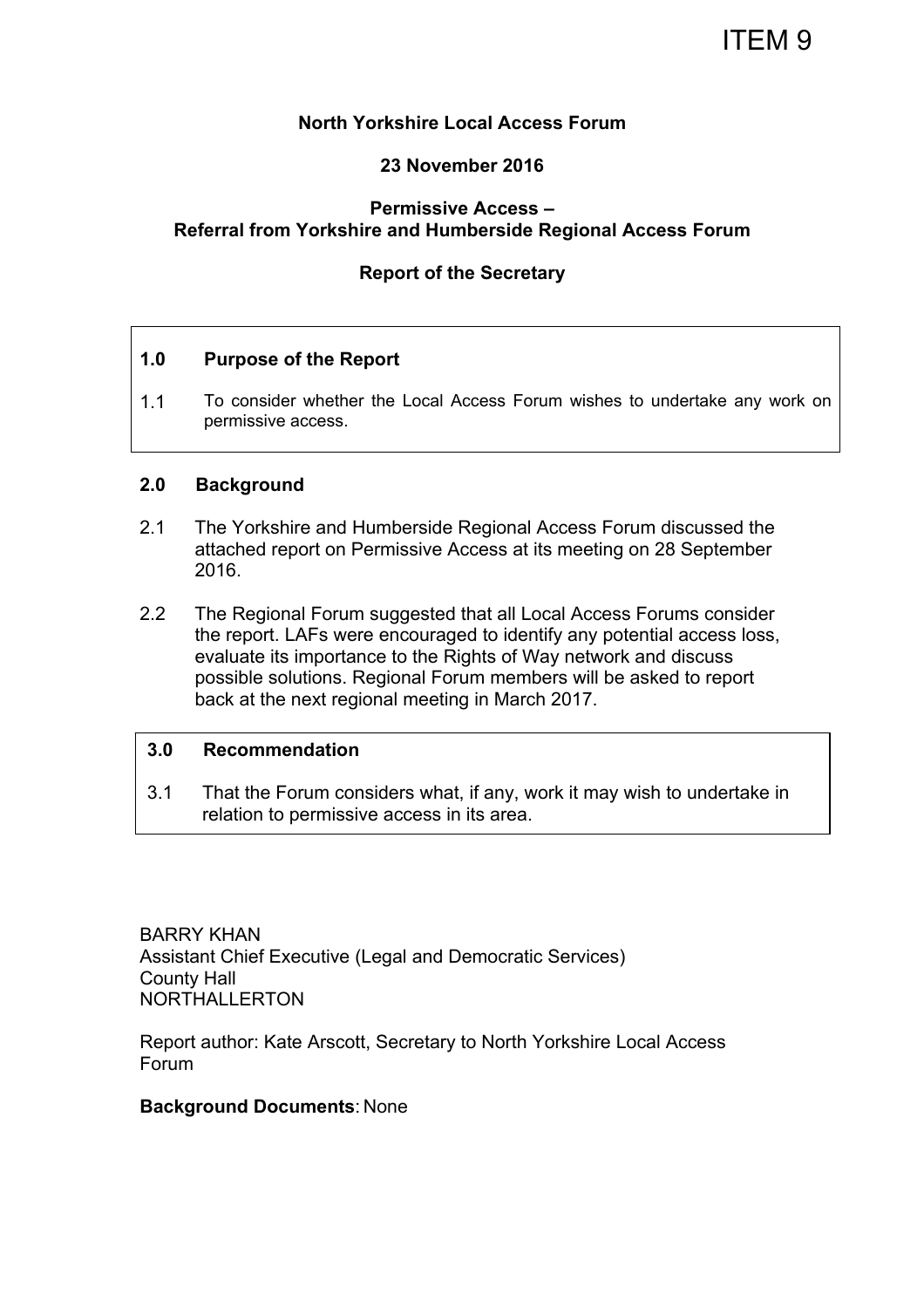#### **PERMISSIVE ACCESS YORKSHIRE AND HUMBERSIDE**

#### **Introduction**

In the past, landowners have been able to apply for grants under various agri-environmental schemes, such as Higher Level Stewardship, to create permissive routes across their sites. In 2010 it was announced that this subsidy will cease, although current payments will be honoured until 2020. As a consequence, it is likely that many of these routes could be lost to the public unless landowners continue to support them voluntarily. Various LAF's in other parts of the country are following this up & it is suggested that local LAF's in the Yorkshire & Humber region should do the same.

Recent correspondence with DEFRA has confirmed that permissive access funding is no longer available, although access 'furniture' will continue to be funded within the new Countryside Stewardship scheme for those who wish to continue to provide access voluntarily, particularly where there has been previous investment in permissive access.

There are currently some 91 such sites across the Yorkshire & Humberside region (see annex). A register is maintained by Natural England on http://cwr.naturalengland.org.uk where a search can be made by County or Region. Most sites last only 10 years & are not on Ordnance Survey maps. Some are widely publicised but others are less well known.

Walking, cycling & other recreational activities are recognised by the Government as being important forms of exercise & are being promoted & encouraged to help improve health & general well being. Access to the countryside should therefore be maintained wherever possible & landowners should be encouraged to play their part, supported by LAF's & other local forums, communities & user groups.

## **LAF & Other Partnership Support**

It is suggested that each LAF reviews the sites listed on the Natural England register for their local area to determine which routes would benefit from continued permissive access arrangements. Suggested criteria for prioritising permissive access routes include, but should not be limited to:

- What date does the current permissive access period end?
- Does the access area include &/or form links with an existing PROW?
- Is the route suitable for a wheelchair?
- Does the route have scenic, historical, or geological value?
- Is there an opportunity to view wild life on the route?
- Are there examples of unusual or picturesque flora on route?
- Is there safe off-road access from the nearest community?

The prioritised list of permissive routes should be refined in discussion with local communities & user groups. It may be advantageous for local Rights of Way Officers to be given an opportunity to comment.

Also, with the increasing Government encouragement on improving health & wellbeing, the support of local Health & Wellbeing Boards may be of benefit. Similarly, if there are opportunities to view wild life &/or flora then the Local Nature Partnerships may be supportive.

#### **Landowner Discussions**

Once a prioritised list of sites &/or routes has been determined, landowners should be approached with a view to seeking their comments on continuing to voluntarily support the existing permissive access arrangements.

When discussing permissive access with landowners, it may be beneficial to consider what access 'furniture' may be eligible for funding under the new Countryside Stewardship scheme. There may also be opportunities for landowners to consider other arrangements which may attract funding such as Educational Access Visits.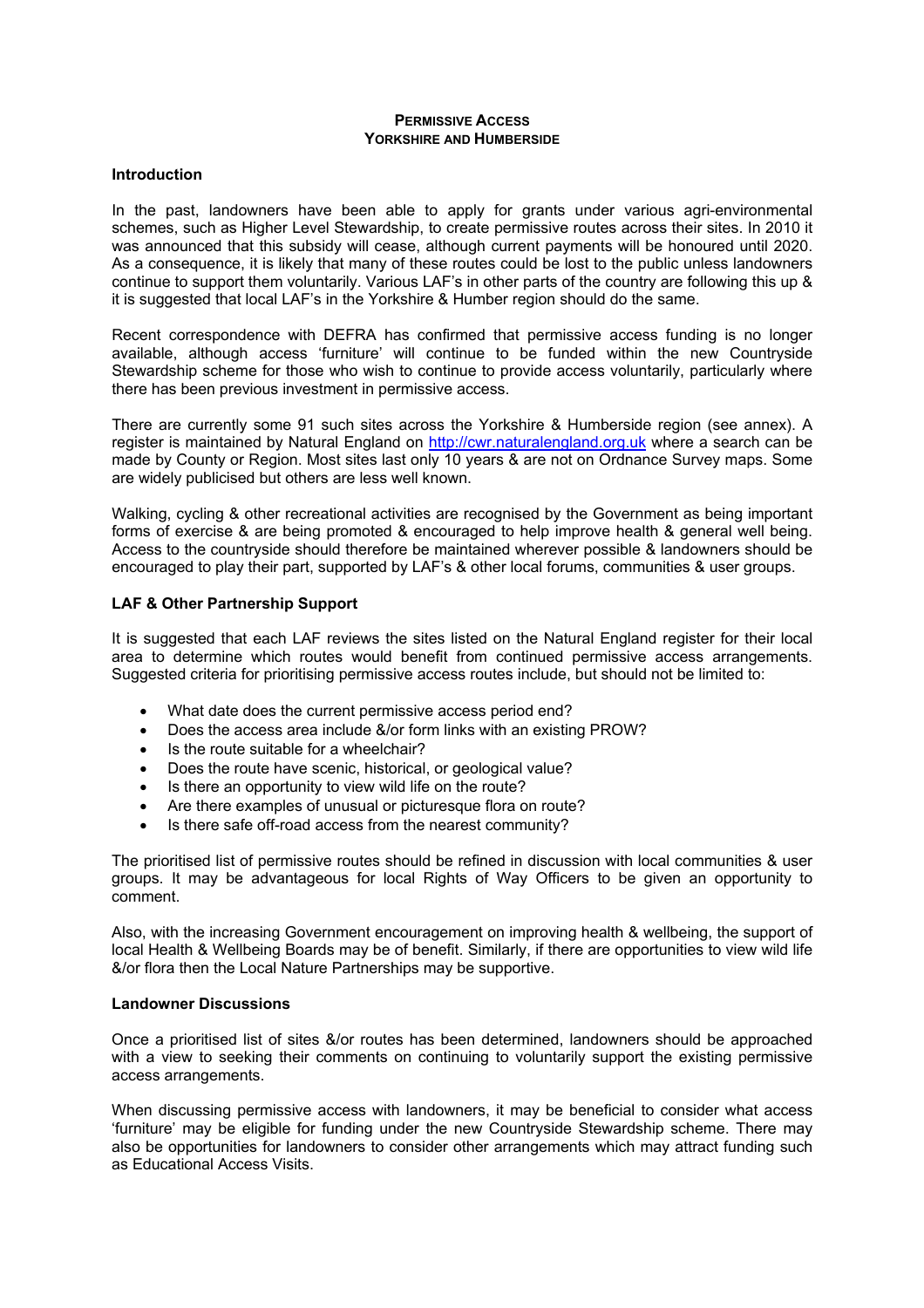Landowners will need to discuss the ramifications of continuing to support permissive access routes across their sites with Local Authorities & others. Advice & guidance is also available from the Natural England Permissive Access Team in Cambridge.

Environmental Stewardship Permissive Access Team Natural England Customer Services Eastbrook, Shaftesbury Road Cambridge, CB2 8DR

| Mailbox address:                   | CS.Access.Cambridge@naturalengland.org.uk |
|------------------------------------|-------------------------------------------|
| <b>Customer Services Helpline:</b> | 0300 060 1114                             |

#### **Suggested Timescales**

Some permissive access sites have already expired and others will do so at various dates until 2020. It is therefore suggested that LAF's seek the help of their members to undertake an initial desk top review of the current Natural England register of local sites & develop an initial prioritised list based on the expiry date of the access permission in their areas.

It is recommended that an initial review is completed before the end of 2016. A more detailed prioritised list, based on the suggested criteria above, should be compiled in parallel with a view to finalising this by mid-2017.

Discussions with landowners could start to be initiated by late-2016/early-2017, subject to priorities, with a view to completing all such discussions by the end of 2017. This would give everyone involved a chance to implement any changes by 2020.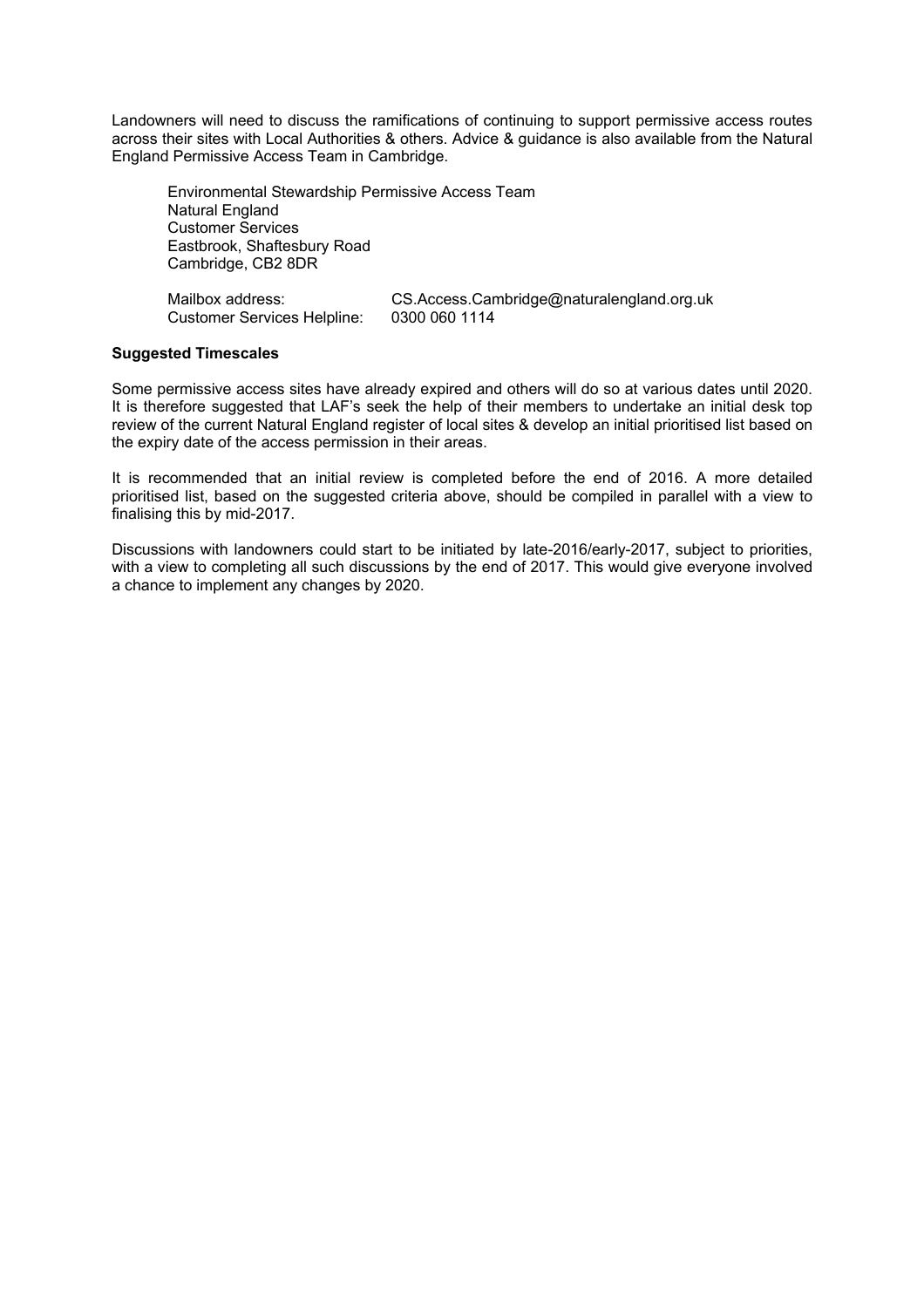### **EXTRACT – NATURAL ENGLAND, CONSERVATION WALKS & RIDES REGISTER, MAY 2016**

There are 91 sites in Yorkshire and The Humber which match your requirements.

#### **EAST RIDING OF YORKSHIRE and THE HUMBER**

- Benningholme Grange near Hull
- Buckton Cliffs near Bridlington
- Cleaving Coombe near Market Weighton
- Densholme Farm near Withernwick
- Filbert Grange Farm near Howden
- Golden Hill Farm near Driffield
- Hall Farm near Goole
- Hall Farm near Howden
- Head Farm near Bridlington
- Head Farm near Flamborough
- High Callis Wold near Pocklington, York
- Holme House near Market Weighton
- Home Farm A near Bridlington
- Home Farm B near Bridlington
- Home Farm C near Bridlington
- Ivy House Farm near Selby
- Westfield Farm near Driffield
- Wold House Farm Site A near Driffield
- Wold House Farm Site B near Driffield

## **NORTH YORKSHIRE**

- Askham Bog near York
- Baldrence Farm near Easingwold
- Bellmanear Farm near Malton
- Beningbrough Home Farm near York
- Bent Rigg Farm near Scarborough
- Bishop Monkton Railway Cutting near Bishop Monkton
- Broad Lane Farm near York
- Buck House Farm near Kirkby Malzeard, Near Ripon
- Burton Leonard Lime Quarry near Burton Leonard
- Carlton Farms near Helmslev
- Church Farm near Myton On Swale
- Cockhill near Greenhow
- Cogden Hall Grinton near Reeth
- Colburn Hall The Batts near Richmond
- Colcroft Farm near Scarborough
- Crayke Estate Walk (Home Farm) near Crayke
- Crayke Estate Walk (Launds Farm) near Crayke
- Crayke Estate Walk (Mount Pleasant Farm) near Crayke
- Crimple Head Farm near Harrogate
- Daleside Farm near Helmsley
- East Underbanks near Richmond
- Friar"s Hurst A near Ripon
- Friar"s Hurst B near Ripon
- Griff Farm near Helmsley
- Home Farm near Knaresborough
- Home Farm Site A near Boroughbridge
- Home Farm Site B near Boroughbridge
- Jeffry Bog near Westow
- Kexmoor Farm near Kirby Malzeard/ Ripon
- Land At Asenby near Asenby